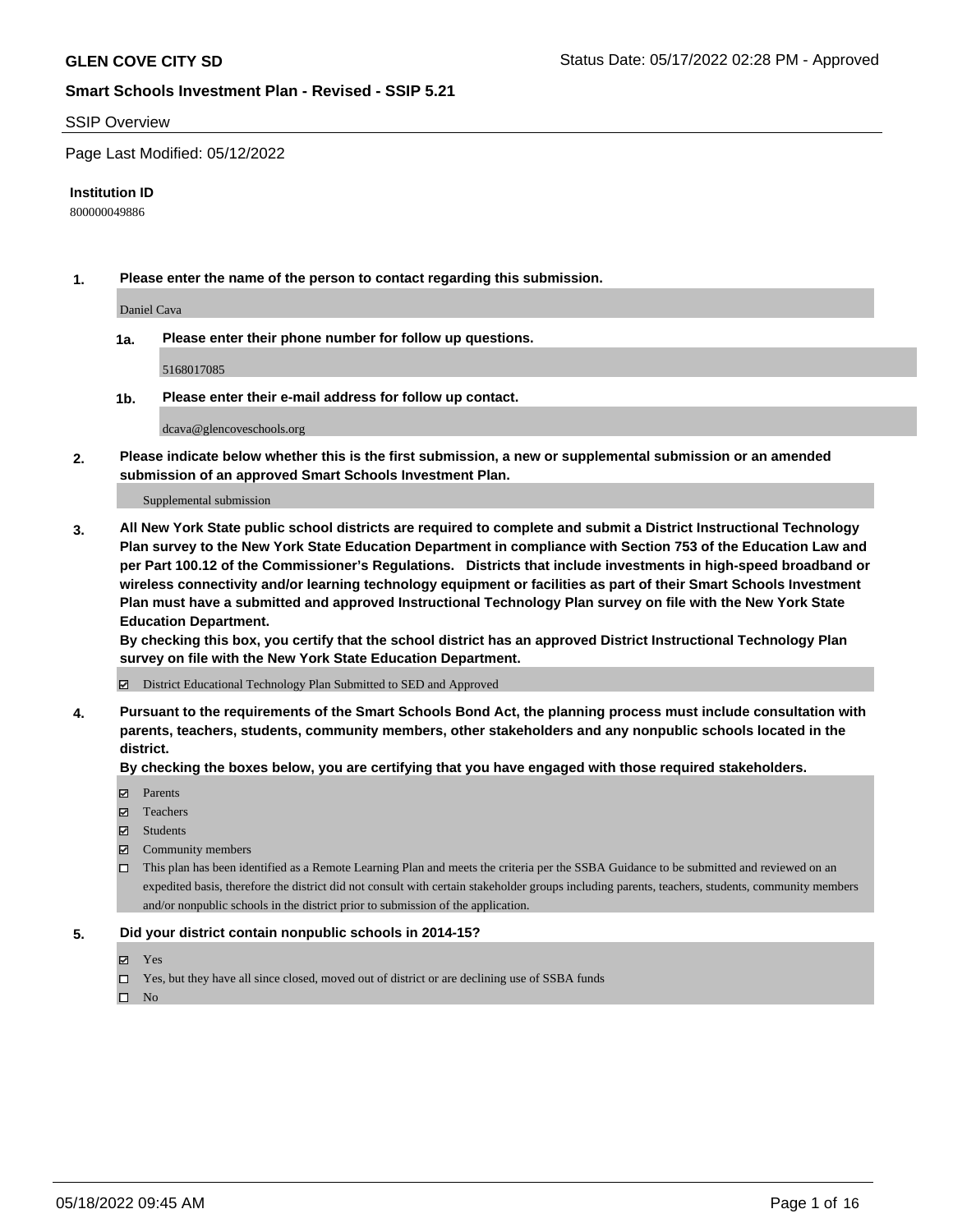#### SSIP Overview

Page Last Modified: 05/12/2022

#### **6. Certify that the following required steps have taken place by checking the boxes below:**

- The district developed and the school board approved a preliminary Smart Schools Investment Plan.
- $\boxtimes$  The preliminary plan was posted on the district website for at least 30 days. The district included an address to which any written comments on the plan should be sent.
- $\boxtimes$  The school board conducted a hearing that enabled stakeholders to respond to the preliminary plan. This hearing may have occured as part of a normal Board meeting, but adequate notice of the event must have been provided through local media and the district website for at least two weeks prior to the meeting.
- The district prepared a final plan for school board approval and such plan has been approved by the school board.
- $\boxtimes$  The final proposed plan that has been submitted has been posted on the district's website.
- This Plan has been identified as a Remote Learning Plan and meets the criteria per the SSBA Guidance to be submitted and reviewed on an expedited basis, therefore this plan has not met certain stakeholder engagement requirements including, consulting with nonpublic schools in advance of plan submission, having the school board conduct a hearing on the plan and/or posting the plan to the district website for a minimum of 30 days. This district will post the Remote Learning Plan to the district's website upon submission of the application.
- **6a. Please upload the proposed Smart Schools Investment Plan (SSIP) that was posted on the district's website, along with any supporting materials. Note that this should be different than your recently submitted Educational Technology Survey. The Final SSIP, as approved by the School Board, should also be posted on the website and remain there during the course of the projects contained therein.**

Smart Schools Bond Act Presentation 1.pdf

**6b. Enter the webpage address where the final Smart Schools Investment Plan is posted. The Plan should remain posted for the life of the included projects.**

https://www.glencoveschools.org/Page/511

**7. Please enter an estimate of the total number of students and staff that will benefit from this Smart Schools Investment Plan based on the cumulative projects submitted to date.**

3,822

**8. An LEA/School District may partner with one or more other LEA/School Districts to form a consortium to pool Smart Schools Bond Act funds for a project that meets all other Smart School Bond Act requirements. Each school district participating in the consortium will need to file an approved Smart Schools Investment Plan for the project and submit a signed Memorandum of Understanding that sets forth the details of the consortium including the roles of each respective district.**

 $\Box$  The district plans to participate in a consortium to partner with other school district(s) to implement a Smart Schools project.

**9. Please enter the name and 6-digit SED Code for each LEA/School District participating in the Consortium.**

| <b>Partner LEA/District</b> | <b>ISED BEDS Code</b> |
|-----------------------------|-----------------------|
| (No Response)               | (No Response)         |

#### **10. Please upload a signed Memorandum of Understanding with all of the participating Consortium partners.**

(No Response)

#### **11. Your district's Smart Schools Bond Act Allocation is:**

\$921,754

#### **12. Final 2014-15 BEDS Enrollment to calculate Nonpublic Sharing Requirement**

|            | <b>Public Enrollment</b> | l Nonpublic Enrollment | <b>Total Enrollment</b> | l Nonpublic Percentage |
|------------|--------------------------|------------------------|-------------------------|------------------------|
| Enrollment | 3,176                    | 926                    | 4.102.00                | 22.57                  |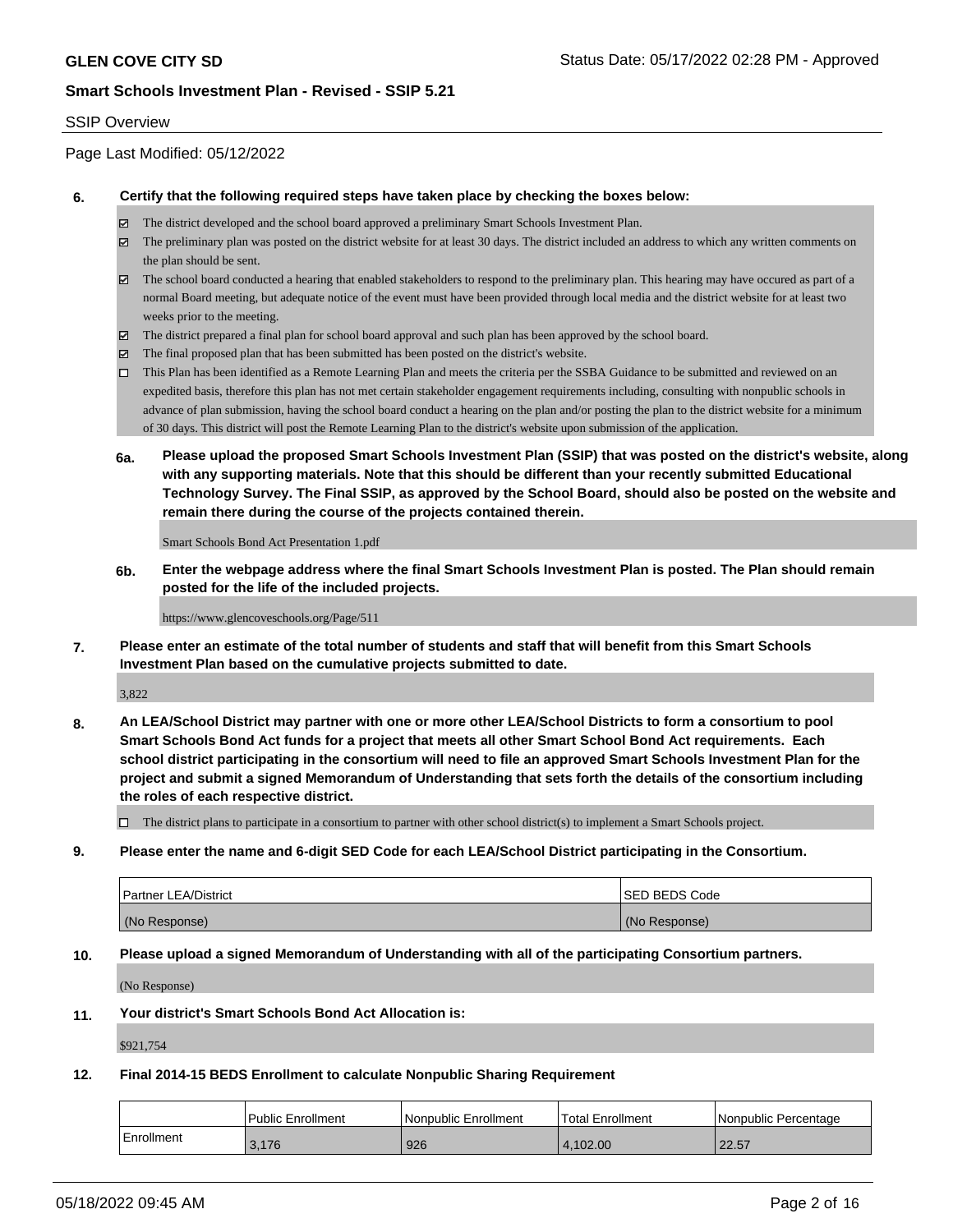### SSIP Overview

Page Last Modified: 05/12/2022

**13. This table compares each category budget total, as entered in that category's page, to the total expenditures listed in the category's expenditure table. Any discrepancies between the two must be resolved before submission.**

|                                            | Sub-Allocations | <b>Expenditure Totals</b> | <b>Difference</b> |
|--------------------------------------------|-----------------|---------------------------|-------------------|
| <b>School Connectivity</b>                 | 0.00            | 0.00                      | 0.00              |
| Connectivity Projects for<br>Communities   | 0.00            | 0.00                      | 0.00              |
| Classroom Technology                       | 0.00            | 0.00                      | 0.00              |
| Pre-Kindergarten Classrooms                | 0.00            | 0.00                      | 0.00              |
| Replace Transportable<br><b>Classrooms</b> | 0.00            | 0.00                      | 0.00              |
| <b>High-Tech Security Features</b>         | 687,323.00      | 687,323.00                | 0.00              |
| Nonpublic Loan                             | 0.00            | 0.00                      | 0.00              |
| Totals:                                    | 687,323         | 687,323                   | 0                 |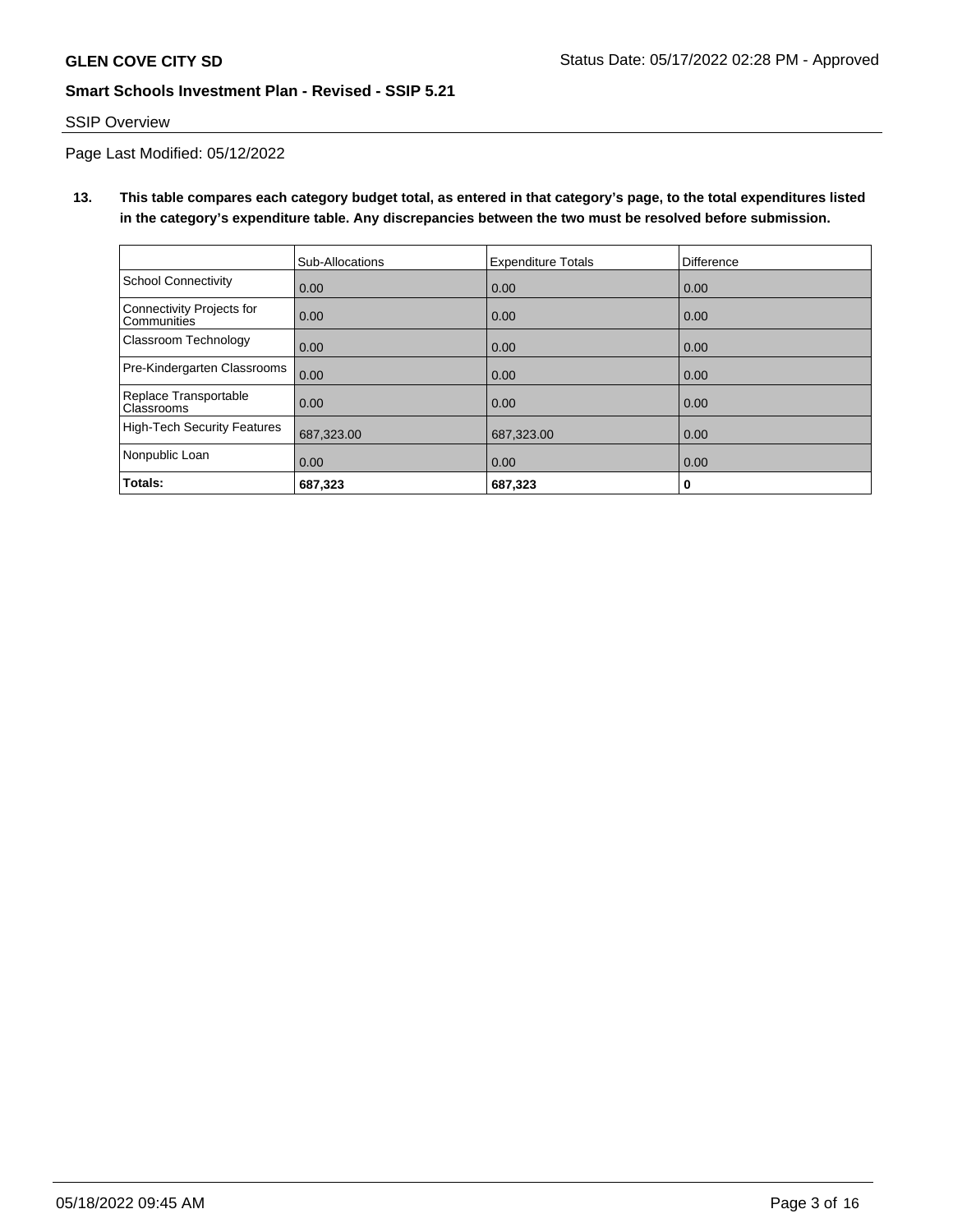#### School Connectivity

Page Last Modified: 05/12/2022

- **1. In order for students and faculty to receive the maximum benefit from the technology made available under the Smart Schools Bond Act, their school buildings must possess sufficient connectivity infrastructure to ensure that devices can be used during the school day. Smart Schools Investment Plans must demonstrate that:**
	- **• sufficient infrastructure that meets the Federal Communications Commission's 100 Mbps per 1,000 students standard currently exists in the buildings where new devices will be deployed, or**
	- **• is a planned use of a portion of Smart Schools Bond Act funds, or**
	- **• is under development through another funding source.**

**Smart Schools Bond Act funds used for technology infrastructure or classroom technology investments must increase the number of school buildings that meet or exceed the minimum speed standard of 100 Mbps per 1,000 students and staff within 12 months. This standard may be met on either a contracted 24/7 firm service or a "burstable" capability. If the standard is met under the burstable criteria, it must be:**

**1. Specifically codified in a service contract with a provider, and**

**2. Guaranteed to be available to all students and devices as needed, particularly during periods of high demand, such as computer-based testing (CBT) periods.**

**Please describe how your district already meets or is planning to meet this standard within 12 months of plan submission.**

(No Response)

- **1a. If a district believes that it will be impossible to meet this standard within 12 months, it may apply for a waiver of this requirement, as described on the Smart Schools website. The waiver must be filed and approved by SED prior to submitting this survey.**
	- By checking this box, you are certifying that the school district has an approved waiver of this requirement on file with the New York State Education Department.
- **2. Connectivity Speed Calculator (Required). If the district currently meets the required speed, enter "Currently Met" in the last box: Expected Date When Required Speed Will be Met.**

|                         | l Number of<br><b>Students</b> | Required Speed<br>l in Mbps | Current Speed in<br><b>Mbps</b> | <b>Expected Speed</b><br>to be Attained | Expected Date<br>When Reauired |
|-------------------------|--------------------------------|-----------------------------|---------------------------------|-----------------------------------------|--------------------------------|
|                         |                                |                             |                                 | Within 12 Months 1Speed Will be Met     |                                |
| <b>Calculated Speed</b> | (No Response)                  | 0.00                        | (No Response)                   | (No Response)                           | (No Response)                  |

**3. Describe how you intend to use Smart Schools Bond Act funds for high-speed broadband and/or wireless connectivity projects in school buildings.**

(No Response)

**4. Describe the linkage between the district's District Instructional Technology Plan and how the proposed projects will improve teaching and learning. (There should be a link between your response to this question and your responses to Question 1 in Section IV - NYSED Initiatives Alignment: "Explain how the district use of instructional technology will serve as a part of a comprehensive and sustained effort to support rigorous academic standards attainment and performance improvement for students."** 

**Your answer should also align with your answers to the questions in Section II - Strategic Technology Planning and the associated Action Steps in Section III - Action Plan.)**

(No Response)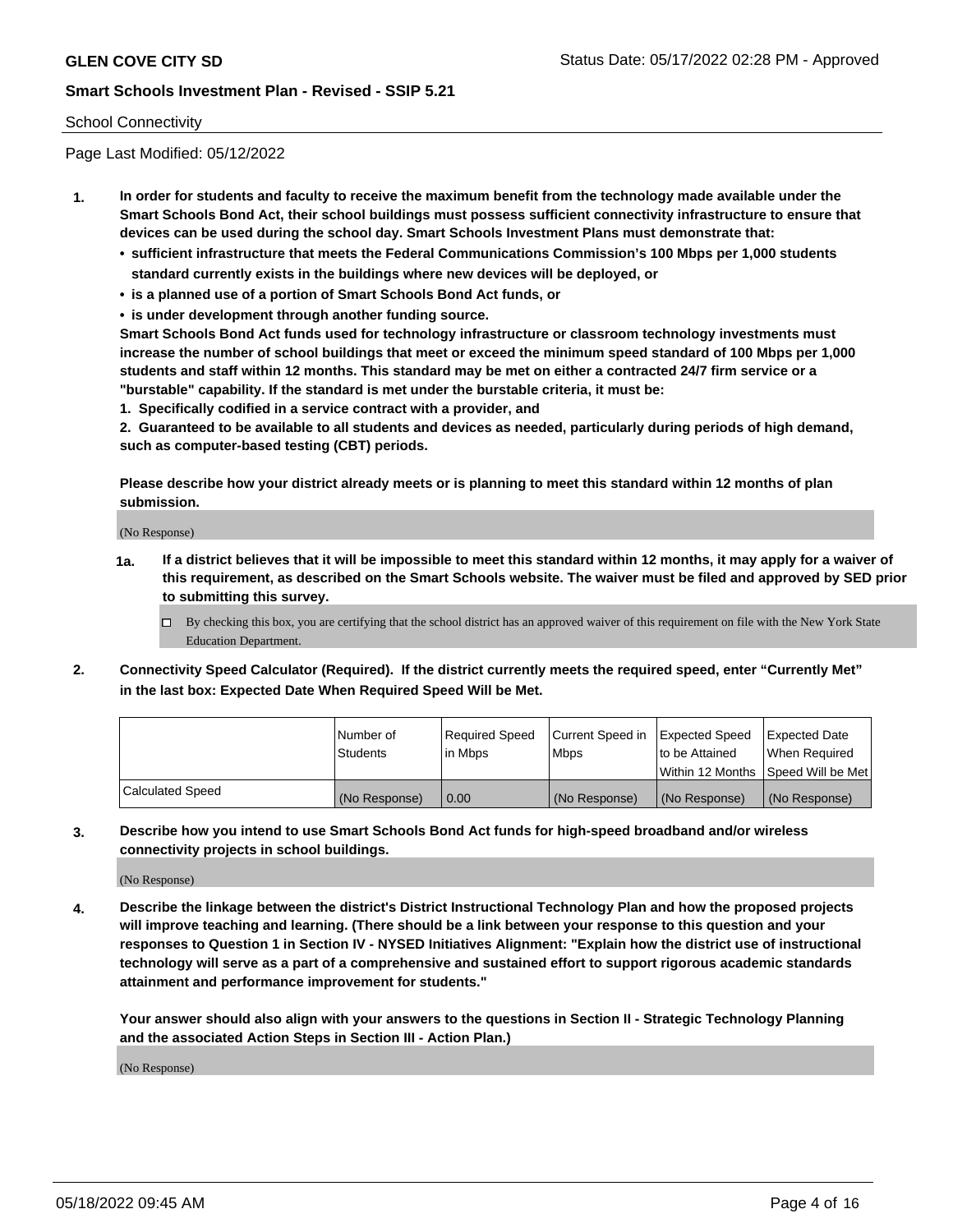#### School Connectivity

Page Last Modified: 05/12/2022

**5. If the district wishes to have students and staff access the Internet from wireless devices within the school building, or in close proximity to it, it must first ensure that it has a robust Wi-Fi network in place that has sufficient bandwidth to meet user demand.**

**Please describe how you have quantified this demand and how you plan to meet this demand.**

(No Response)

**6. Smart Schools plans with any expenditures in the School Connectivity category require a project number from the Office of Facilities Planning. Districts must submit an SSBA LOI and receive project numbers prior to submitting the SSIP. As indicated on the LOI, some projects may be eligible for a streamlined review and will not require a building permit.**

**Please indicate on a separate row each project number given to you by the Office of Facilities Planning.**

| <b>Project Number</b> |  |
|-----------------------|--|
| (No Response)         |  |

**7. Certain high-tech security and connectivity infrastructure projects may be eligible for an expedited review process as determined by the Office of Facilities Planning.**

**Was your project deemed eligible for streamlined review?**

(No Response)

#### **8. Include the name and license number of the architect or engineer of record.**

| Name          | I License Number |
|---------------|------------------|
| (No Response) | (No Response)    |

#### **9. Public Expenditures – Loanable (Counts toward the nonpublic loan calculation)**

| Select the allowable expenditure type.<br>Repeat to add another item under each type. | <b>PUBLIC</b> Items to be<br>Purchased | Quantity         | Cost Per Item    | <b>Total Cost</b> |
|---------------------------------------------------------------------------------------|----------------------------------------|------------------|------------------|-------------------|
| (No Response)                                                                         | (No Response)                          | (No<br>Response) | (No<br>Response) | 0.00              |
|                                                                                       |                                        | 0                | 0.00             |                   |

### **10. Public Expenditures – Non-Loanable (Does not count toward nonpublic loan calculation)**

| Select the allowable expenditure | <b>PUBLIC</b> Items to be purchased | Quantity      | Cost per Item | <b>Total Cost</b> |
|----------------------------------|-------------------------------------|---------------|---------------|-------------------|
| type.                            |                                     |               |               |                   |
| Repeat to add another item under |                                     |               |               |                   |
| each type.                       |                                     |               |               |                   |
| (No Response)                    | (No Response)                       | (No Response) | (No Response) | 0.00              |
|                                  |                                     | U             | 0.00          |                   |

### **11. Final 2014-15 BEDS Enrollment to calculate Nonpublic Sharing Requirement (no changes allowed.)**

|            | Public Enrollment | Nonpublic Enrollment | 'Total Enrollment | l Nonpublic Percentage |
|------------|-------------------|----------------------|-------------------|------------------------|
| Enrollment | 3.176             | 926                  | 4.102.00          | 2257<br>22.5T          |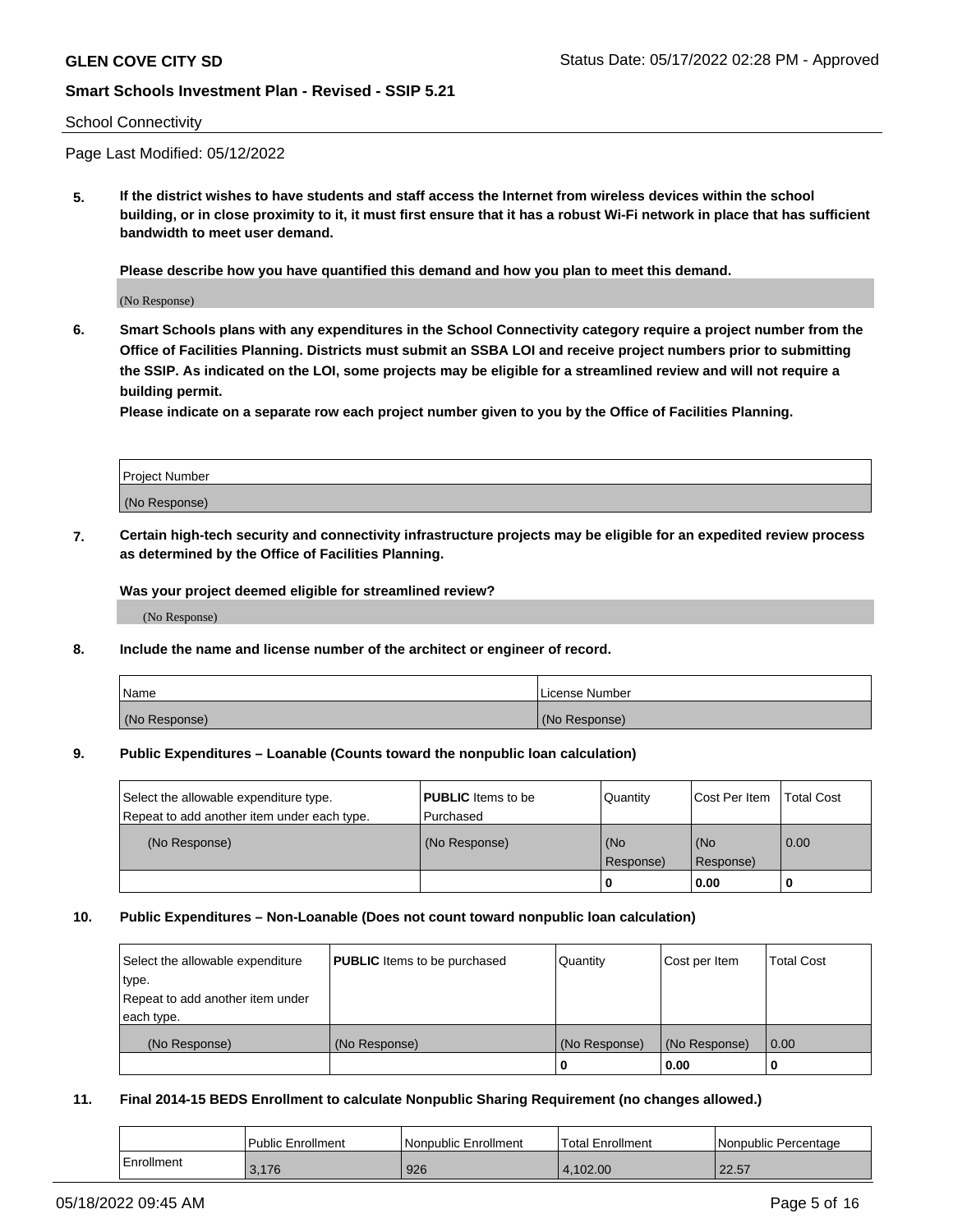# School Connectivity

Page Last Modified: 05/12/2022

# **12. Total Public Budget - Loanable (Counts toward the nonpublic loan calculation)**

|                                               | <b>Public Allocations</b> | <b>Estimated Nonpublic Loan</b><br>Amount | <b>Estimated Total Sub-Allocations</b> |
|-----------------------------------------------|---------------------------|-------------------------------------------|----------------------------------------|
| Network/Access Costs                          | (No Response)             | 0.00                                      | 0.00                                   |
| School Internal Connections and<br>Components | (No Response)             | 0.00                                      | 0.00                                   |
| Other                                         | (No Response)             | 0.00                                      | 0.00                                   |
| Totals:                                       | 0.00                      |                                           | 0                                      |

### **13. Total Public Budget – Non-Loanable (Does not count toward the nonpublic loan calculation)**

|                                            | Sub-          |
|--------------------------------------------|---------------|
|                                            | Allocation    |
| Network/Access Costs                       | (No Response) |
| <b>Outside Plant Costs</b>                 | (No Response) |
| School Internal Connections and Components | (No Response) |
| <b>Professional Services</b>               | (No Response) |
| Testing                                    | (No Response) |
| <b>Other Upfront Costs</b>                 | (No Response) |
| <b>Other Costs</b>                         | (No Response) |
| Totals:                                    | 0.00          |

### **14. School Connectivity Totals**

|                          | Total Sub-Allocations |
|--------------------------|-----------------------|
| Total Loanable Items     | 0.00                  |
| Total Non-Ioanable Items | 0.00                  |
| Totals:                  | 0                     |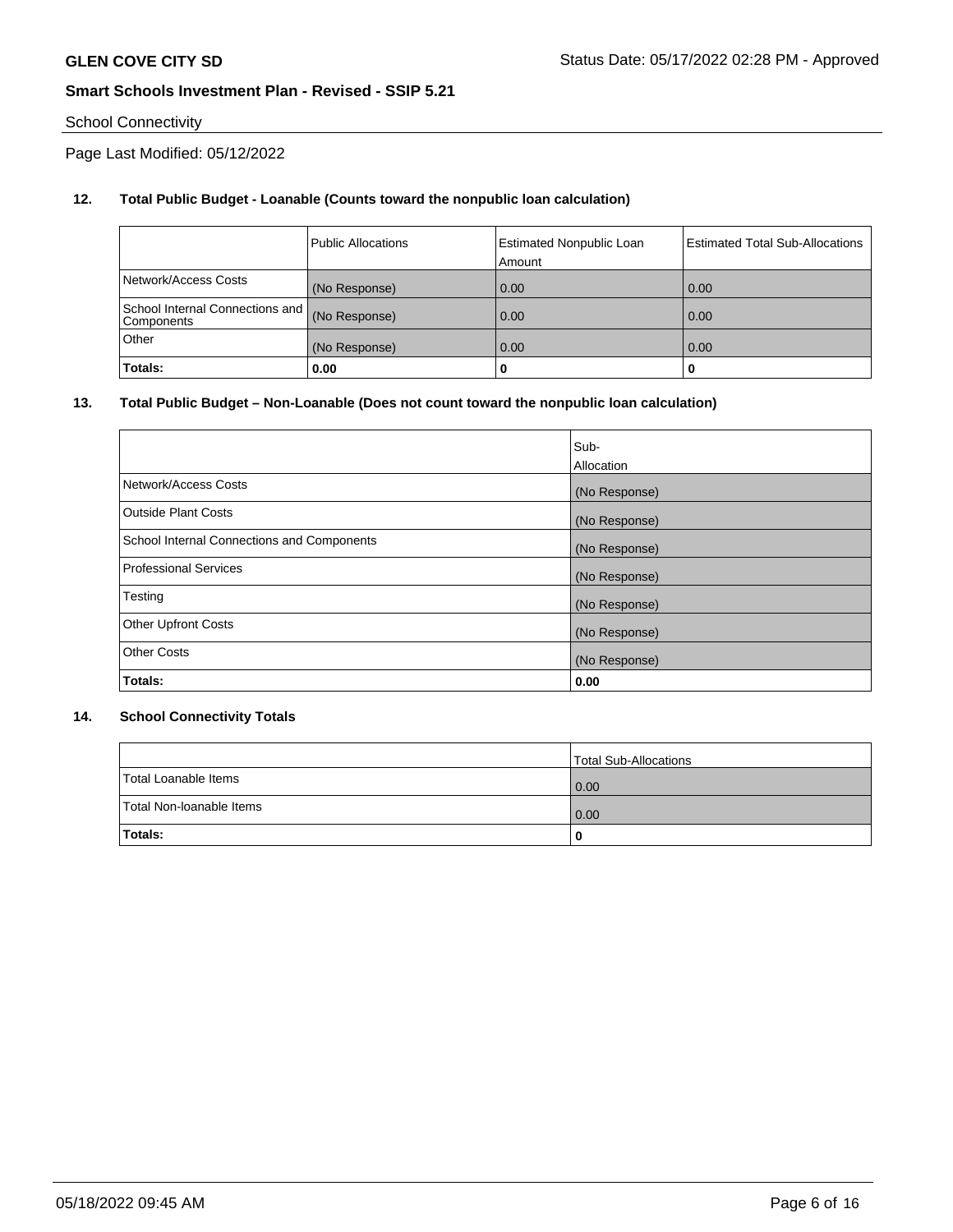Community Connectivity (Broadband and Wireless)

Page Last Modified: 05/19/2021

**1. Describe how you intend to use Smart Schools Bond Act funds for high-speed broadband and/or wireless connectivity projects in the community.**

(No Response)

**2. Please describe how the proposed project(s) will promote student achievement and increase student and/or staff access to the Internet in a manner that enhances student learning and/or instruction outside of the school day and/or school building.**

(No Response)

**3. Community connectivity projects must comply with all the necessary local building codes and regulations (building and related permits are not required prior to plan submission).**

 $\Box$  I certify that we will comply with all the necessary local building codes and regulations.

**4. Please describe the physical location of the proposed investment.**

(No Response)

**5. Please provide the initial list of partners participating in the Community Connectivity Broadband Project, along with their Federal Tax Identification (Employer Identification) number.**

| <b>Project Partners</b> | l Federal ID # |
|-------------------------|----------------|
| (No Response)           | (No Response)  |

**6. Please detail the type, quantity, per unit cost and total cost of the eligible items under each sub-category.**

| Select the allowable expenditure          | Item to be purchased | Quantity      | Cost per Item | <b>Total Cost</b> |
|-------------------------------------------|----------------------|---------------|---------------|-------------------|
| type.<br>Repeat to add another item under |                      |               |               |                   |
| each type.                                |                      |               |               |                   |
| (No Response)                             | (No Response)        | (No Response) | (No Response) | 0.00              |
|                                           |                      | 0             | 0.00          |                   |

**7. If you are submitting an allocation for Community Connectivity, complete this table.**

**Note that the calculated Total at the bottom of the table must equal the Total allocation for this category that you entered in the SSIP Overview overall budget.**

|                                    | Sub-Allocation |
|------------------------------------|----------------|
| Network/Access Costs               | (No Response)  |
| Outside Plant Costs                | (No Response)  |
| <b>Tower Costs</b>                 | (No Response)  |
| <b>Customer Premises Equipment</b> | (No Response)  |
| Professional Services              | (No Response)  |
| Testing                            | (No Response)  |
| <b>Other Upfront Costs</b>         | (No Response)  |
| <b>Other Costs</b>                 | (No Response)  |
| Totals:                            | 0.00           |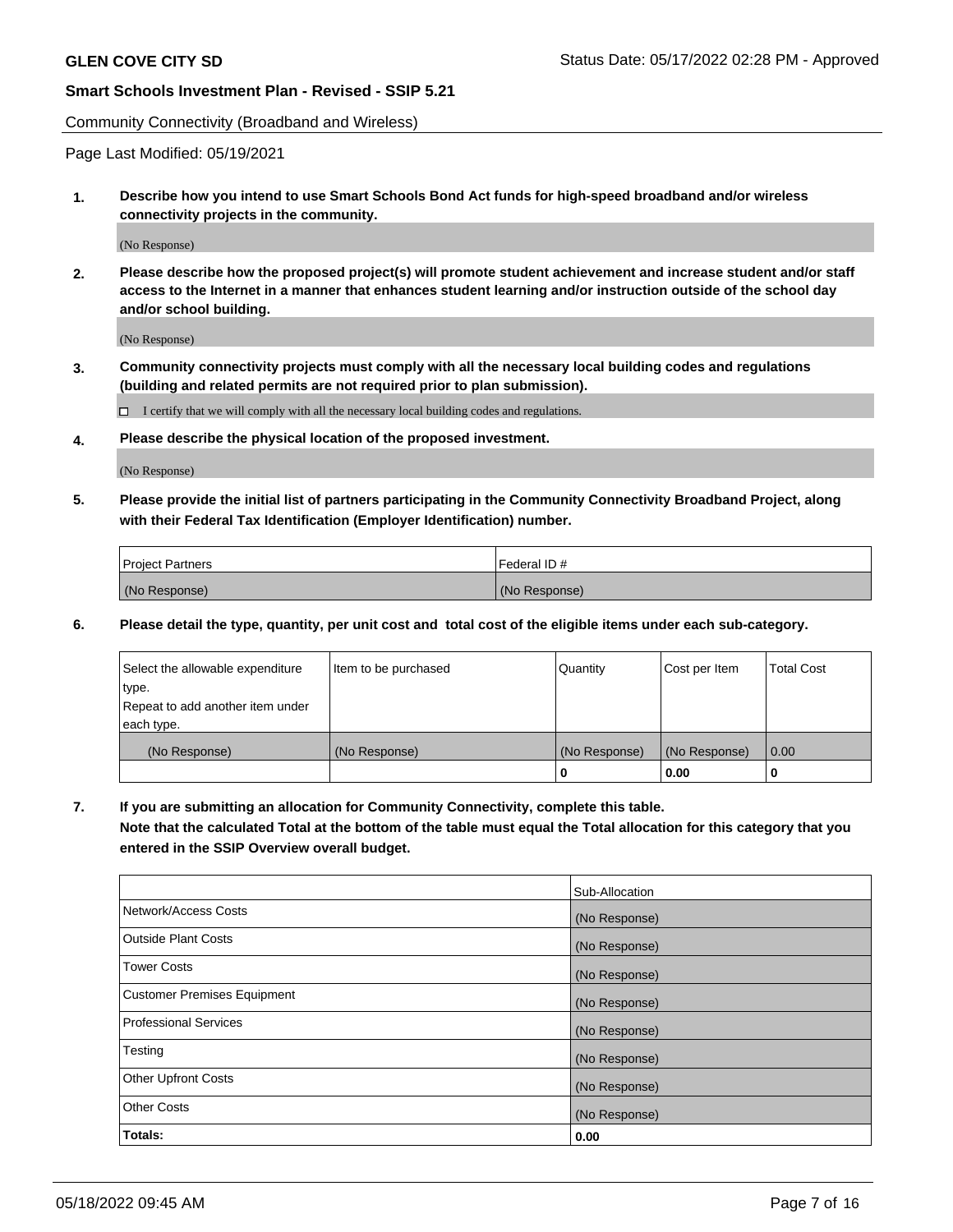### Classroom Learning Technology

Page Last Modified: 05/19/2021

**1. In order for students and faculty to receive the maximum benefit from the technology made available under the Smart Schools Bond Act, their school buildings must possess sufficient connectivity infrastructure to ensure that devices can be used during the school day. Smart Schools Investment Plans must demonstrate that sufficient infrastructure that meets the Federal Communications Commission's 100 Mbps per 1,000 students standard currently exists in the buildings where new devices will be deployed, or is a planned use of a portion of Smart Schools Bond Act funds, or is under development through another funding source.**

**Smart Schools Bond Act funds used for technology infrastructure or classroom technology investments must increase the number of school buildings that meet or exceed the minimum speed standard of 100 Mbps per 1,000 students and staff within 12 months. This standard may be met on either a contracted 24/7 firm service or a "burstable" capability. If the standard is met under the burstable criteria, it must be:**

**1. Specifically codified in a service contract with a provider, and**

**2. Guaranteed to be available to all students and devices as needed, particularly during periods of high demand, such as computer-based testing (CBT) periods.**

**Please describe how your district already meets or is planning to meet this standard within 12 months of plan submission.**

(No Response)

- **1a. If a district believes that it will be impossible to meet this standard within 12 months, it may apply for a waiver of this requirement, as described on the Smart Schools website. The waiver must be filed and approved by SED prior to submitting this survey.**
	- By checking this box, you are certifying that the school district has an approved waiver of this requirement on file with the New York State Education Department.
- **2. Connectivity Speed Calculator (Required). If the district currently meets the required speed, enter "Currently Met" in the last box: Expected Date When Required Speed Will be Met.**

|                  | Number of     | Required Speed | Current Speed in | Expected Speed | Expected Date                           |
|------------------|---------------|----------------|------------------|----------------|-----------------------------------------|
|                  | Students      | lin Mbps       | <b>Mbps</b>      | to be Attained | When Required                           |
|                  |               |                |                  |                | l Within 12 Months ISpeed Will be Met l |
| Calculated Speed | (No Response) | 0.00           | (No Response)    | (No Response)  | (No Response)                           |

**3. If the district wishes to have students and staff access the Internet from wireless devices within the school building, or in close proximity to it, it must first ensure that it has a robust Wi-Fi network in place that has sufficient bandwidth to meet user demand.**

**Please describe how you have quantified this demand and how you plan to meet this demand.**

(No Response)

**4. All New York State public school districts are required to complete and submit an Instructional Technology Plan survey to the New York State Education Department in compliance with Section 753 of the Education Law and per Part 100.12 of the Commissioner's Regulations.**

**Districts that include educational technology purchases as part of their Smart Schools Investment Plan must have a submitted and approved Instructional Technology Plan survey on file with the New York State Education Department.**

- By checking this box, you are certifying that the school district has an approved Instructional Technology Plan survey on file with the New York State Education Department.
- **5. Describe the devices you intend to purchase and their compatibility with existing or planned platforms or systems. Specifically address the adequacy of each facility's electrical, HVAC and other infrastructure necessary to install and support the operation of the planned technology.**

(No Response)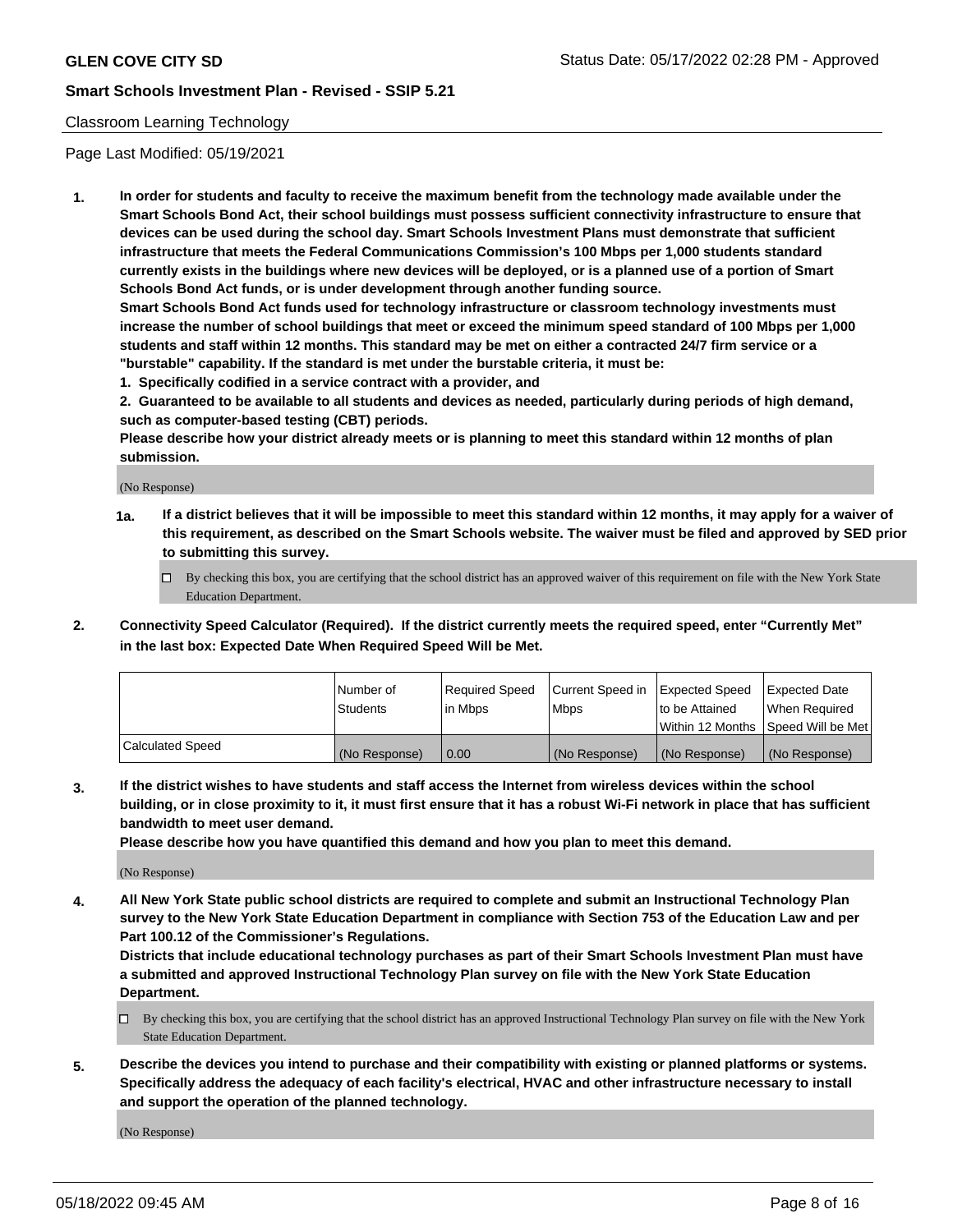### Classroom Learning Technology

Page Last Modified: 05/19/2021

#### **6. Describe how the proposed technology purchases will:**

- **> enhance differentiated instruction;**
- **> expand student learning inside and outside the classroom;**
- **> benefit students with disabilities and English language learners; and**
- **> contribute to the reduction of other learning gaps that have been identified within the district.**

**The expectation is that districts will place a priority on addressing the needs of students who struggle to succeed in a rigorous curriculum. Responses in this section should specifically address this concern and align with the district's Instructional Technology Plan (in particular Question 2 of E. Curriculum and Instruction: "Does the district's instructional technology plan address the needs of students with disabilities to ensure equitable access to instruction, materials and assessments?" and Question 3 of the same section: "Does the district's instructional technology plan address the provision of assistive technology specifically for students with disabilities to ensure access to and participation in the general curriculum?")**

**In addition, describe how the district ensures equitable access to instruction, materials and assessments and participation in the general curriculum for both SWD and English Language Learners/Multilingual Learners (ELL/MLL) students.**

**Please note: If this plan has been identified as a Remote Learning Plan to be submitted and reviewed on an expedited basis, the district should explain how this plan will facilitate remote and hybrid learning, in lieu of responding to the question above.**

(No Response)

**7. Where appropriate, describe how the proposed technology purchases will enhance ongoing communication with parents and other stakeholders and help the district facilitate technology-based regional partnerships, including distance learning and other efforts.**

(No Response)

**8. Describe the district's plan to provide professional development to ensure that administrators, teachers and staff can employ the technology purchased to enhance instruction successfully.**

**Note: This response should be aligned and expanded upon in accordance with your district's response to Question 1 of F. Professional Development of your Instructional Technology Plan: "Please provide a summary of professional development offered to teachers and staff, for the time period covered by this plan, to support technology to enhance teaching and learning. Please include topics, audience and method of delivery within your summary."**

**Please note: If this plan has been identified as a Remote Learning Plan to be submitted and reviewed on an expedited basis, the district should provide a statement confirming that the district has provided or will provide professional development on these devices to its staff, in lieu of responding to the question above.**

(No Response)

**9. Districts must contact one of the SUNY/CUNY teacher preparation programs listed on the document on the left side of the page that supplies the largest number of the district's new teachers to request advice on innovative uses and best practices at the intersection of pedagogy and educational technology.**

- By checking this box, you certify that you have contacted the SUNY/CUNY teacher preparation program that supplies the largest number of your new teachers to request advice on these issues.
- **9a. Please enter the name of the SUNY or CUNY Institution that you contacted.**

(No Response)

**9b. Enter the primary Institution phone number.**

(No Response)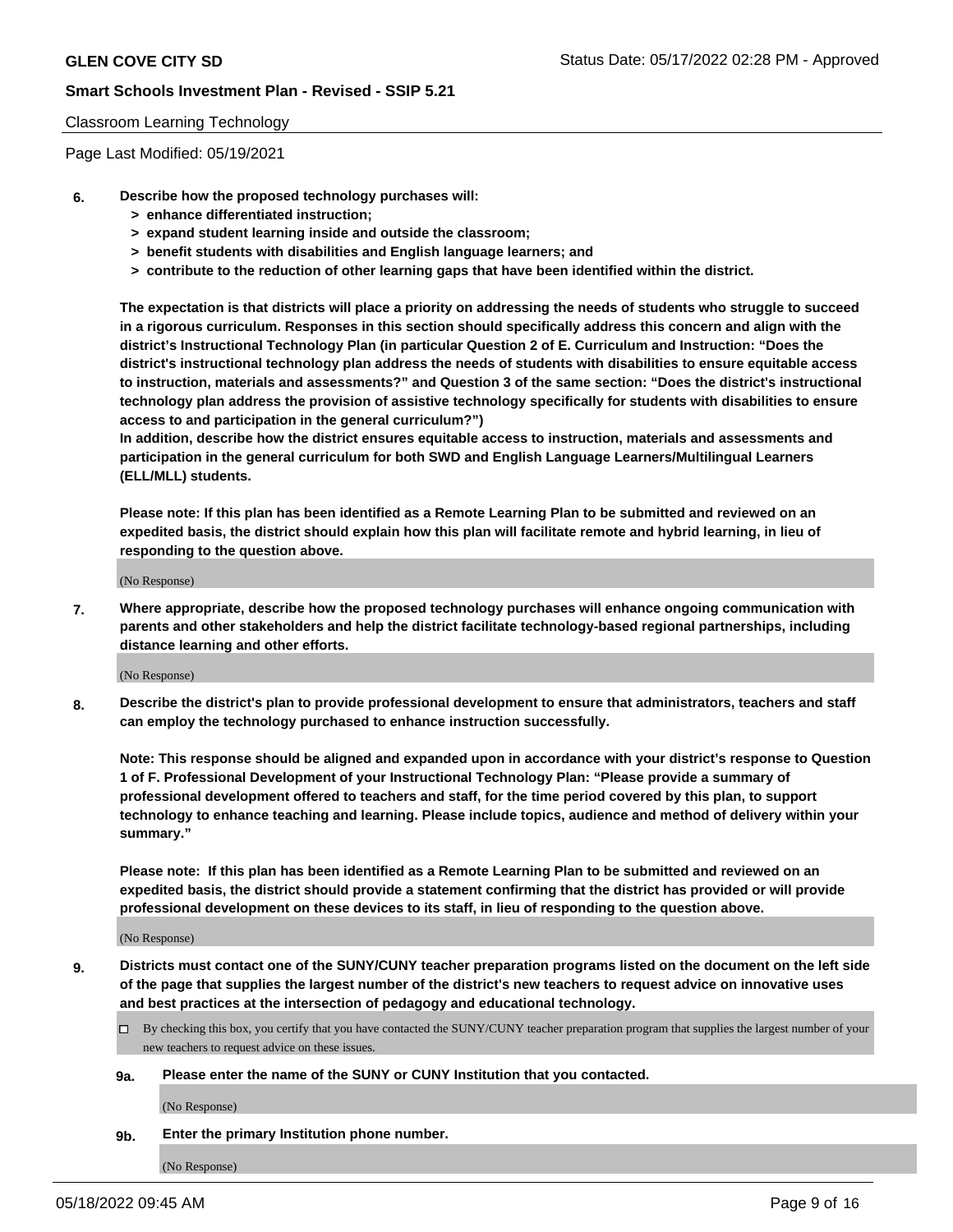### Classroom Learning Technology

Page Last Modified: 05/19/2021

**9c. Enter the name of the contact person with whom you consulted and/or will be collaborating with on innovative uses of technology and best practices.**

(No Response)

**10. To ensure the sustainability of technology purchases made with Smart Schools funds, districts must demonstrate a long-term plan to maintain and replace technology purchases supported by Smart Schools Bond Act funds. This sustainability plan shall demonstrate a district's capacity to support recurring costs of use that are ineligible for Smart Schools Bond Act funding such as device maintenance, technical support, Internet and wireless fees, maintenance of hotspots, staff professional development, building maintenance and the replacement of incidental items. Further, such a sustainability plan shall include a long-term plan for the replacement of purchased devices and equipment at the end of their useful life with other funding sources.**

 $\square$  By checking this box, you certify that the district has a sustainability plan as described above.

**11. Districts must ensure that devices purchased with Smart Schools Bond funds will be distributed, prepared for use, maintained and supported appropriately. Districts must maintain detailed device inventories in accordance with generally accepted accounting principles.**

By checking this box, you certify that the district has a distribution and inventory management plan and system in place.

**12. Please detail the type, quantity, per unit cost and total cost of the eligible items under each sub-category.**

| Select the allowable expenditure<br>type. | I Item to be Purchased | Quantity      | Cost per Item | Total Cost |
|-------------------------------------------|------------------------|---------------|---------------|------------|
| Repeat to add another item under          |                        |               |               |            |
| each type.                                |                        |               |               |            |
| (No Response)                             | (No Response)          | (No Response) | (No Response) | 0.00       |
|                                           |                        | u             | 0.00          |            |

# **13. Final 2014-15 BEDS Enrollment to calculate Nonpublic Sharing Requirement (no changes allowed.)**

|            | Public Enrollment | Nonpublic Enrollment | <b>Total Enrollment</b> | Nonpublic<br>l Percentage |
|------------|-------------------|----------------------|-------------------------|---------------------------|
| Enrollment | 3.176             | 926                  | 4.102.00                | 22.57                     |

### **14. If you are submitting an allocation for Classroom Learning Technology complete this table.**

|                          | Public School Sub-Allocation | <b>Estimated Nonpublic Loan</b><br>Amount | <b>Estimated Total Public and</b><br>Nonpublic Sub-Allocation |
|--------------------------|------------------------------|-------------------------------------------|---------------------------------------------------------------|
|                          |                              | (Based on Percentage Above)               |                                                               |
| Interactive Whiteboards  | (No Response)                | 0.00                                      | 0.00                                                          |
| <b>Computer Servers</b>  | (No Response)                | 0.00                                      | 0.00                                                          |
| <b>Desktop Computers</b> | (No Response)                | 0.00                                      | 0.00                                                          |
| <b>Laptop Computers</b>  | (No Response)                | 0.00                                      | 0.00                                                          |
| <b>Tablet Computers</b>  | (No Response)                | 0.00                                      | 0.00                                                          |
| <b>Other Costs</b>       | (No Response)                | 0.00                                      | 0.00                                                          |
| Totals:                  | 0.00                         | 0                                         | 0                                                             |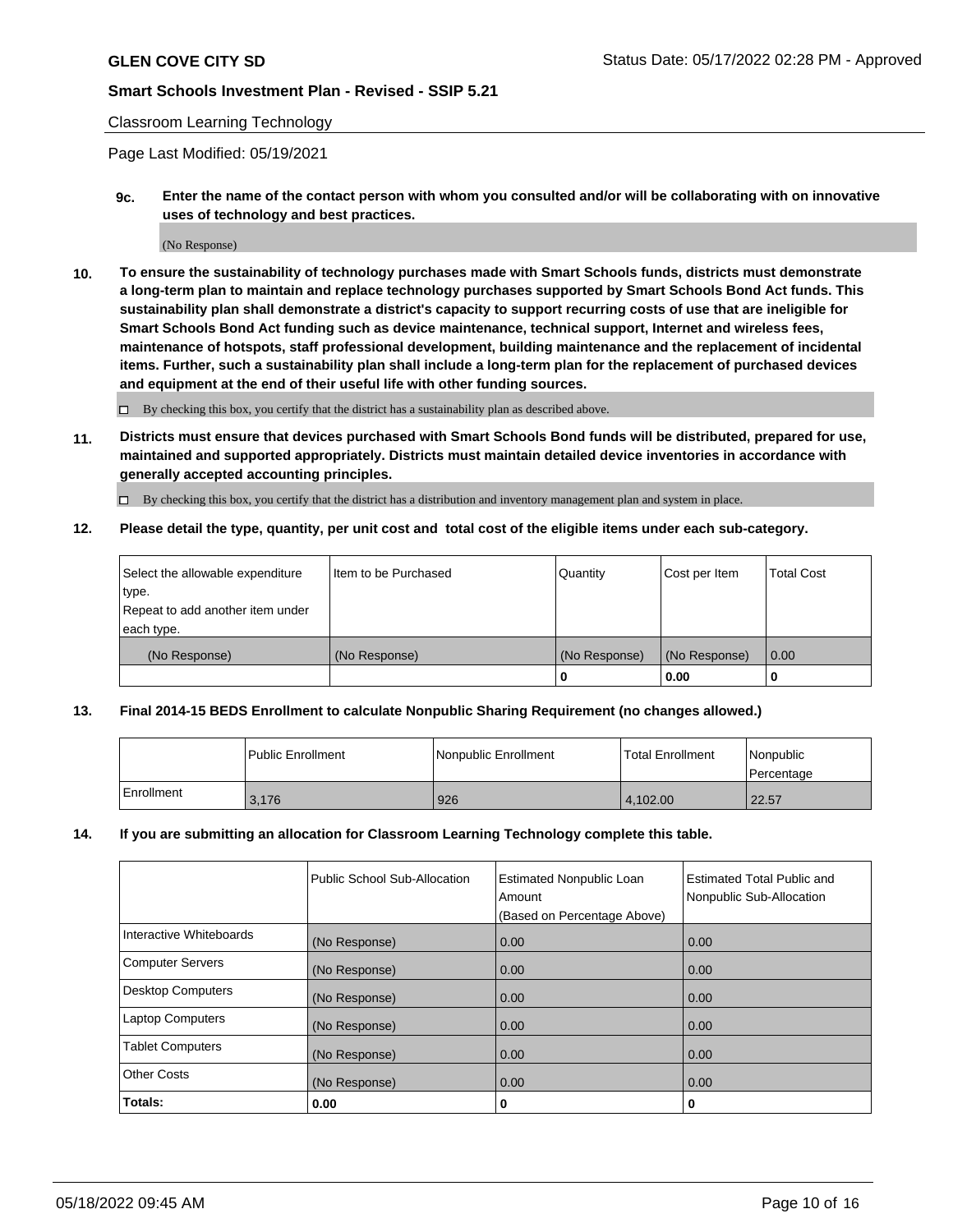#### Pre-Kindergarten Classrooms

Page Last Modified: 05/19/2021

**1. Provide information regarding how and where the district is currently serving pre-kindergarten students and justify the need for additional space with enrollment projections over 3 years.**

(No Response)

- **2. Describe the district's plan to construct, enhance or modernize education facilities to accommodate prekindergarten programs. Such plans must include:**
	- **Specific descriptions of what the district intends to do to each space;**
	- **An affirmation that new pre-kindergarten classrooms will contain a minimum of 900 square feet per classroom;**
	- **The number of classrooms involved;**
	- **The approximate construction costs per classroom; and**
	- **Confirmation that the space is district-owned or has a long-term lease that exceeds the probable useful life of the improvements.**

(No Response)

**3. Smart Schools Bond Act funds may only be used for capital construction costs. Describe the type and amount of additional funds that will be required to support ineligible ongoing costs (e.g. instruction, supplies) associated with any additional pre-kindergarten classrooms that the district plans to add.**

(No Response)

**4. All plans and specifications for the erection, repair, enlargement or remodeling of school buildings in any public school district in the State must be reviewed and approved by the Commissioner. Districts that plan capital projects using their Smart Schools Bond Act funds will undergo a Preliminary Review Process by the Office of Facilities Planning.**

**Please indicate on a separate row each project number given to you by the Office of Facilities Planning.**

| Project Number |  |
|----------------|--|
| (No Response)  |  |

**5. Please detail the type, quantity, per unit cost and total cost of the eligible items under each sub-category.**

| Select the allowable expenditure | Item to be purchased | Quantity      | Cost per Item | <b>Total Cost</b> |
|----------------------------------|----------------------|---------------|---------------|-------------------|
| type.                            |                      |               |               |                   |
| Repeat to add another item under |                      |               |               |                   |
| each type.                       |                      |               |               |                   |
| (No Response)                    | (No Response)        | (No Response) | (No Response) | 0.00              |
|                                  |                      | 0             | 0.00          |                   |

**6. If you have made an allocation for Pre-Kindergarten Classrooms, complete this table.**

**Note that the calculated Total at the bottom of the table must equal the Total allocation for this category that you entered in the SSIP Overview overall budget.**

|                                          | Sub-Allocation |
|------------------------------------------|----------------|
| Construct Pre-K Classrooms               | (No Response)  |
| Enhance/Modernize Educational Facilities | (No Response)  |
| <b>Other Costs</b>                       | (No Response)  |
| Totals:                                  | 0.00           |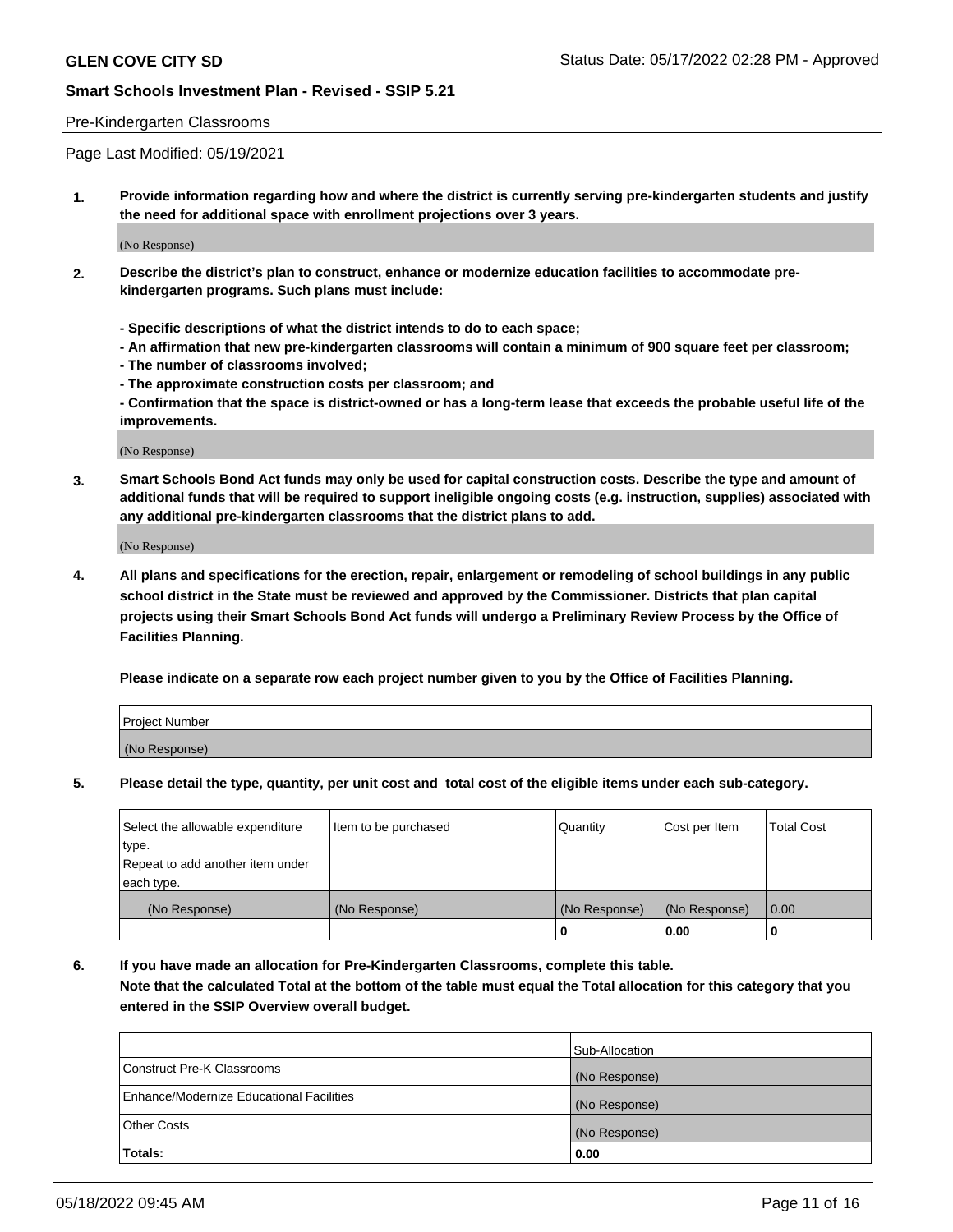#### Replace Transportable Classrooms

Page Last Modified: 05/19/2021

**1. Describe the district's plan to construct, enhance or modernize education facilities to provide high-quality instructional space by replacing transportable classrooms.**

(No Response)

**2. All plans and specifications for the erection, repair, enlargement or remodeling of school buildings in any public school district in the State must be reviewed and approved by the Commissioner. Districts that plan capital projects using their Smart Schools Bond Act funds will undergo a Preliminary Review Process by the Office of Facilities Planning.**

**Please indicate on a separate row each project number given to you by the Office of Facilities Planning.**

| <b>Project Number</b> |  |
|-----------------------|--|
| (No Response)         |  |

**3. For large projects that seek to blend Smart Schools Bond Act dollars with other funds, please note that Smart Schools Bond Act funds can be allocated on a pro rata basis depending on the number of new classrooms built that directly replace transportable classroom units.**

**If a district seeks to blend Smart Schools Bond Act dollars with other funds describe below what other funds are being used and what portion of the money will be Smart Schools Bond Act funds.**

(No Response)

**4. Please detail the type, quantity, per unit cost and total cost of the eligible items under each sub-category.**

| Select the allowable expenditure | Item to be purchased | Quantity      | Cost per Item | <b>Total Cost</b> |
|----------------------------------|----------------------|---------------|---------------|-------------------|
| type.                            |                      |               |               |                   |
| Repeat to add another item under |                      |               |               |                   |
| each type.                       |                      |               |               |                   |
| (No Response)                    | (No Response)        | (No Response) | (No Response) | 0.00              |
|                                  |                      | U             | 0.00          |                   |

**5. If you have made an allocation for Replace Transportable Classrooms, complete this table.**

**Note that the calculated Total at the bottom of the table must equal the Total allocation for this category that you entered in the SSIP Overview overall budget.**

|                                                | Sub-Allocation |
|------------------------------------------------|----------------|
| Construct New Instructional Space              | (No Response)  |
| Enhance/Modernize Existing Instructional Space | (No Response)  |
| <b>Other Costs</b>                             | (No Response)  |
| Totals:                                        | 0.00           |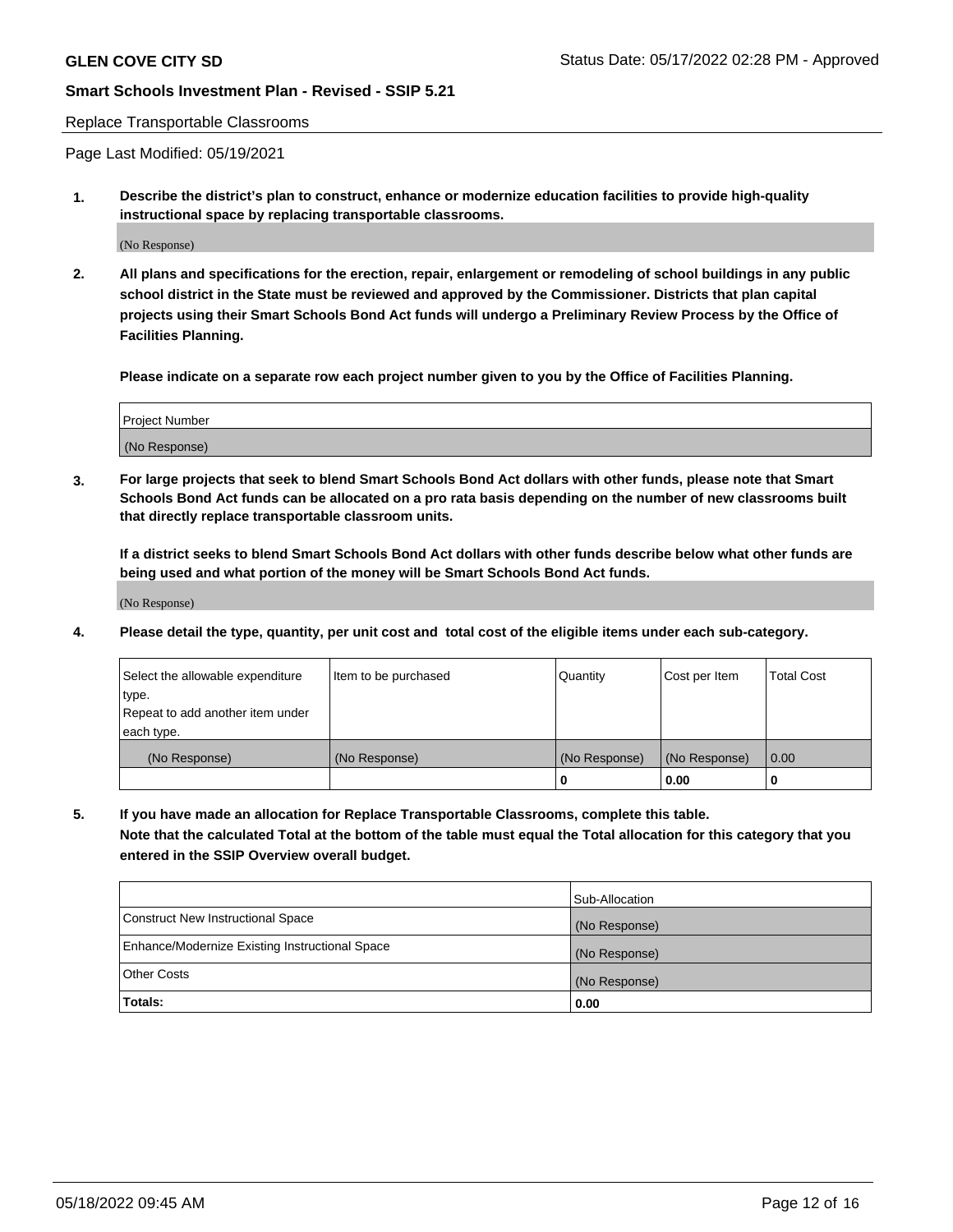### High-Tech Security Features

Page Last Modified: 04/28/2022

### **1. Describe how you intend to use Smart Schools Bond Act funds to install high-tech security features in school buildings and on school campuses.**

- Currently, during power outages at the high school, there are disruptions to accessing Google, phones, internet, panic alarms, fire alarms, security and other IT related systems.
- In-person and remote learning and administrative business functions are severely impacted.
- Dedicated 250 kw generator, to be housed at Glen Cove High School, which will allow our network to operate during power outages.
- Will enable continuity of learning and instruction for our students and staff during power outages and minimize disruptions.
- Will increase security in our buildings and ensure that phone lines, Internet access, and our school access control systems are fully operational during times of power disruptions in order to ensure a safe learning environment for all students.
- **2. All plans and specifications for the erection, repair, enlargement or remodeling of school buildings in any public school district in the State must be reviewed and approved by the Commissioner. Smart Schools plans with any expenditures in the High-Tech Security category require a project number from the Office of Facilities Planning. Districts must submit an SSBA LOI and receive project numbers prior to submitting the SSIP. As indicated on the LOI, some projects may be eligible for a streamlined review and will not require a building permit. Please indicate on a separate row each project number given to you by the Office of Facilities Planning.**

| <b>Project Number</b> |  |
|-----------------------|--|
| 28-01-00-01-0-010-027 |  |

- **3. Was your project deemed eligible for streamlined Review?**
	- Yes
	- $\blacksquare$  No

#### **4. Include the name and license number of the architect or engineer of record.**

| Name                            | l License Number |
|---------------------------------|------------------|
| John A. Grillo Architects, P.C. | 27360            |

#### **5. Please detail the type, quantity, per unit cost and total cost of the eligible items under each sub-category.**

| Select the allowable expenditure             | Item to be purchased | Quantity | Cost per Item | <b>Total Cost</b> |
|----------------------------------------------|----------------------|----------|---------------|-------------------|
| type.<br>Repeat to add another item under    |                      |          |               |                   |
| each type.                                   |                      |          |               |                   |
| <b>Capital-Intensive Security</b><br>Project | Generator            |          | 687,323.00    | 687,323.00        |
|                                              |                      |          | 687,323.00    | 687,323           |

### **6. If you have made an allocation for High-Tech Security Features, complete this table. Enter each Sub-category Public Allocation based on the the expenditures listed in Table #5.**

|                                                      | Sub-Allocation |
|------------------------------------------------------|----------------|
| Capital-Intensive Security Project (Standard Review) | 687,323.00     |
| Electronic Security System                           | 0.00           |
| <b>Entry Control System</b>                          | 0.00           |
| Approved Door Hardening Project                      | 0.00           |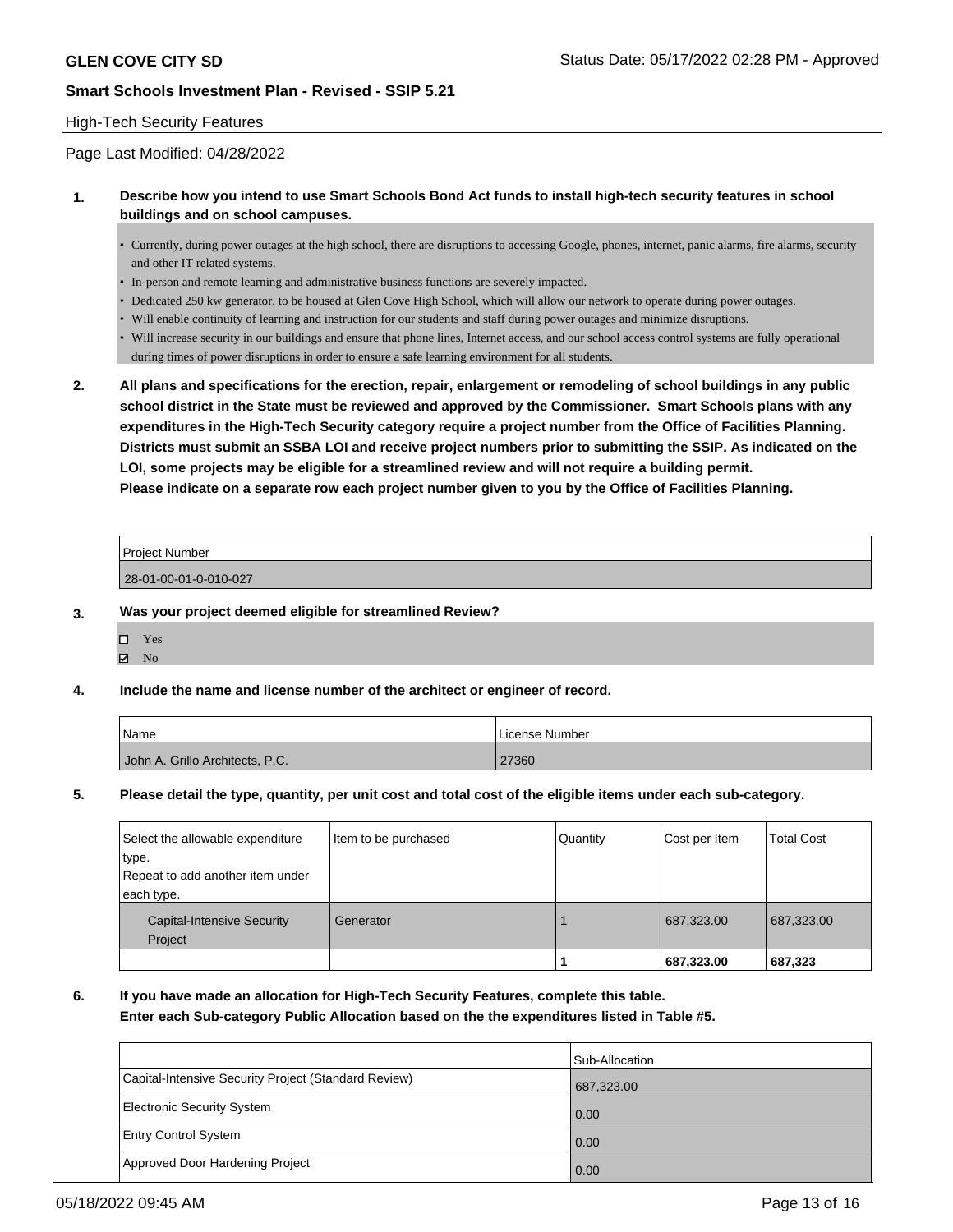# High-Tech Security Features

# Page Last Modified: 04/28/2022

|                    | Sub-Allocation |
|--------------------|----------------|
| <b>Other Costs</b> | 0.00           |
| Totals:            | 687,323.00     |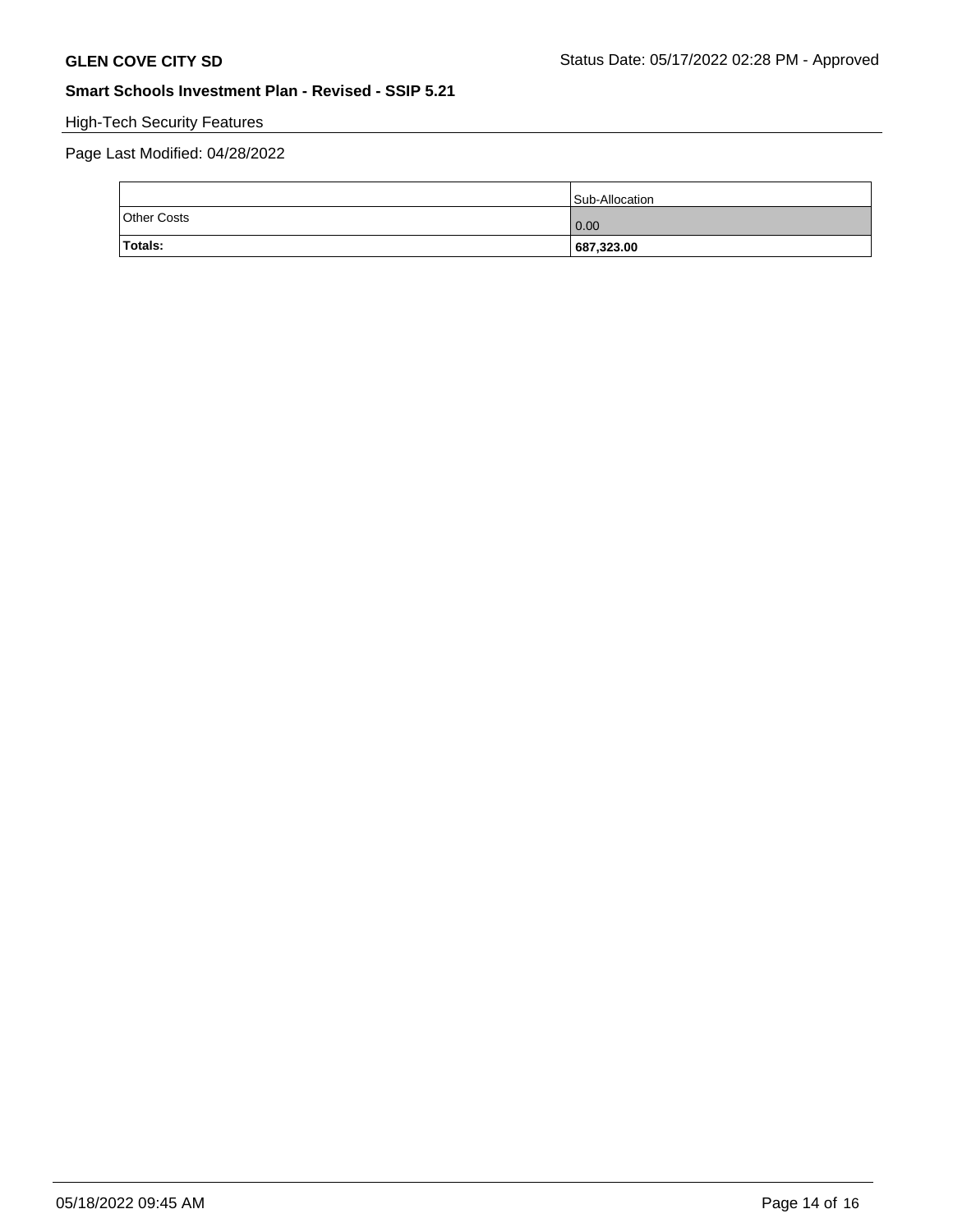#### Non-Public Schools

Page Last Modified: 05/19/2021

**1. Describe your plan to utilize SSBA funds to purchase devices and loan to the nonpublic schools within your district. Please specify what devices have been requested by the nonpublic schools. If the nonpublic schools have not finalized requests, the district should provide the date nonpublic schools will submit the request by.**

**Please note: If this plan has been identified as a Remote Learning Plan to be submitted and reviewed on an expedited basis, the district should state that they will reach out to the nonpublic schools upon submission of the application, in lieu of responding to the question above.**

(No Response)

- **2. A final Smart Schools Investment Plan cannot be approved until school authorities have adopted regulations specifying the date by which requests from nonpublic schools for the purchase and loan of Smart Schools Bond Act classroom technology must be received by the district.**
	- By checking this box, you certify that you have such a plan and associated regulations in place that have been made public.
	- **2a. Please enter the date each year nonpublic schools must request loanable items from the school district. This date cannot be earlier than June 1 of the previous school year.**

(No Response)

### **3. Final 2014-15 BEDS Enrollment to calculate Nonpublic Sharing Requirement (no changes allowed.)**

|            | Public Enrollment | l Nonpublic Enrollment | Total Enrollment | l Nonpublic Percentage |
|------------|-------------------|------------------------|------------------|------------------------|
| Enrollment | 3.176             | 926                    | 4.102.00         | . 22.57                |

### **4. Nonpublic Loan Calculator**

|                                                        | Loanable     | Loanable         | Additional       | Estimated | Previously  | l Cumulative | <b>Final Per</b> | Final Total |
|--------------------------------------------------------|--------------|------------------|------------------|-----------|-------------|--------------|------------------|-------------|
|                                                        | School       | <b>Classroom</b> | Nonpublic        | Per Pupil | Approved    | Per Pupil    | Pupil Loan       | Loan        |
|                                                        | Connectivity | Technology       | Loan             | Amount -  | l Per Pupil | l Loan       | Amount -         | Amount -    |
|                                                        |              |                  | (Optional)       | This Plan | Amount(s)   | Amount       | This Plan        | This Plan   |
| <b>Required Nonpublic</b><br>Loan                      | 0.00         | 0.00             |                  | 0.00      | 0.00        | 0.00         | 0.00             | 0.00        |
| Final Adjusted Loan<br>- (If additional loan<br>funds) | 0.00         | 0.00             | (No<br>Response) | 0.00      | 0.00        | 0.00         | 0.00             | 0.00        |

### **5. Nonpublic Share**

|                                          | Final Per Pupil Amount<br>Final Nonpublic Loan Amount |      |  |
|------------------------------------------|-------------------------------------------------------|------|--|
| Pending and Previously<br>Approved Plans | 0.00                                                  | 0.00 |  |
| This Plan                                | 0.00                                                  | 0.00 |  |
| Total                                    | 0.00                                                  | 0.00 |  |

#### **6. Distribution of Nonpublic Loan Amount by School**

| Nonpublic School Name    | 2018-19 K-12 Enrollment | Special Ed School? If Yes, not eligible |
|--------------------------|-------------------------|-----------------------------------------|
| <b>FRIENDS ACADEMY</b>   | 713                     | <b>No</b>                               |
| I NORTH SHORE DAY SCHOOL | 9                       | <b>No</b>                               |
| TIEGERMAN MIDDLE SCHOOL  |                         | <b>No</b>                               |
| TIEGERMAN PRESCHOOL-     | 146                     | Yes                                     |